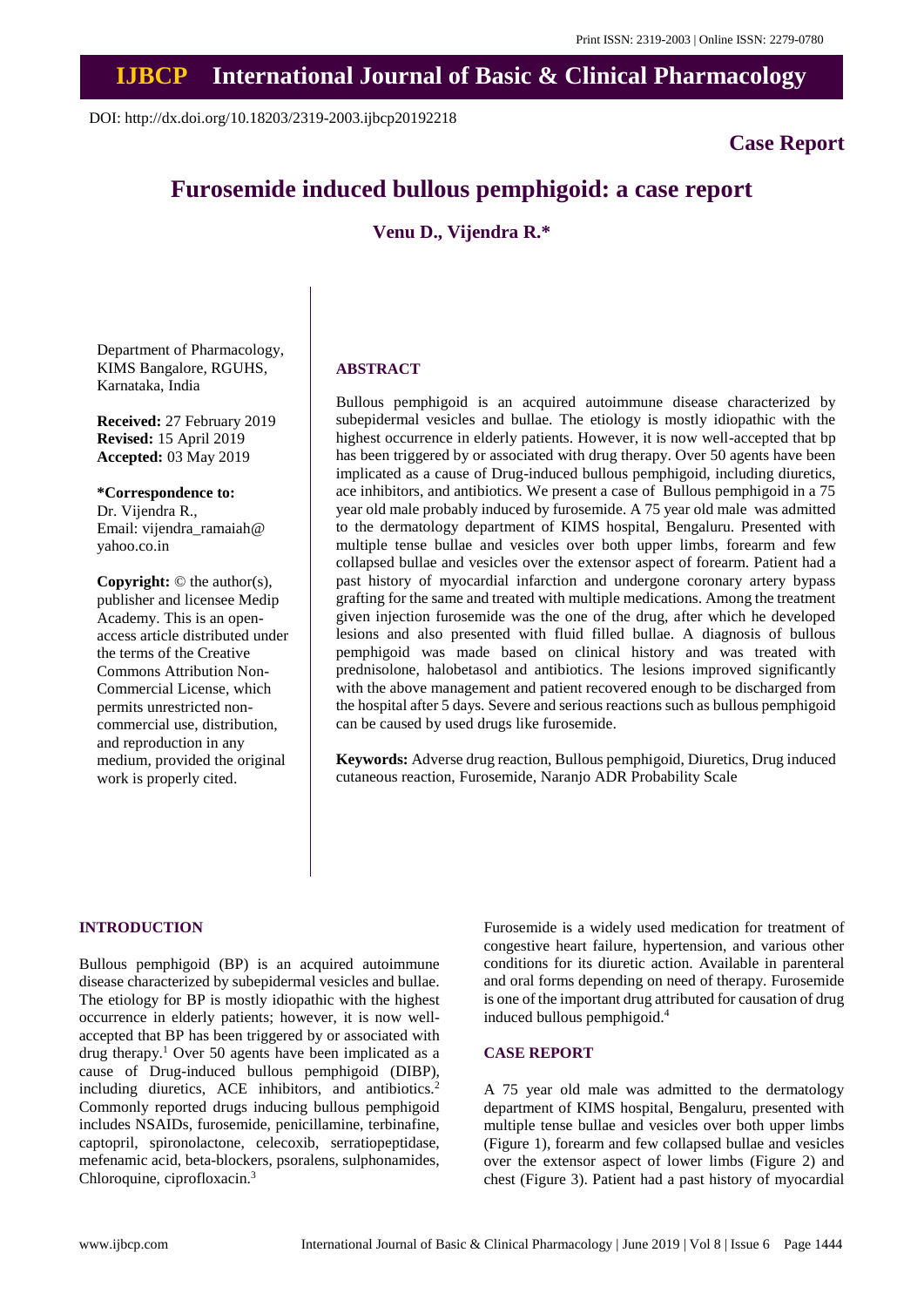infarction, undergone coronary artery bypass grafting (CABG) for the same and treated with multiple medications in a private hospital. Among the pharmacological treatment provided injection furosemide was one of the drug.



**Figure 1: Bullae and vesicles over the forearm and hand.**



**Figure 2: Collapsed bullae seen over the lower limb.**

After 2 days of administration of the drug, he developed fluid filled bullae and itching. First over the chest and upper limbs extensor aspect. After that bullae were drained and anti-histamine drug was administered, then patient was discharged from hospital after 2 days with continuing the treatment for Hypertension and Ischemic heart disease. Post discharge treatment included Furosemide, aspirin, bisoprolol, silodosin, ranitidine, levocetirizine and motelukast. After 5 days of discharge lesions increased in both the lower limbs and upper limbs, for which he admitted to dermatology department of our hospital. A diagnosis of bullous pemphigoid was made based on clinical findings. Causation by drug was suspected and furosemide was removed from therapy and treated with prednisolone, halobetasol and antibiotics. The lesions improved significantly with the above management and patient recovered enough to be discharged from the hospital after 5 days. ADR causality assessment done with Naranjo's scale shown this ADR as probable (Table 1) and WHO scale shown it as probable/likely (Table 2).



**Figure 3: Collapsed bullae over the chest.**

| <b>Question</b>                                                                                                           | <b>Yes</b> | N <sub>0</sub> | Do Not Know      | <b>Score</b> |
|---------------------------------------------------------------------------------------------------------------------------|------------|----------------|------------------|--------------|
| Are there previous conclusive reports on this reaction?                                                                   | $+1$       | $\Omega$       | $\Omega$         |              |
| Did the adverse event appear after the suspected drug was<br>2.<br>administered?                                          | $+2$       | $-1$           |                  | 2            |
| Did the adverse reaction improve when the drug was<br>3.<br>discontinued or a specific antagonist was administered?       | $+1$       | $\Omega$       | $\left( \right)$ |              |
| Did the adverse event reappear when the drug was re-<br>4.<br>administered?                                               | $+2$       |                | $\Omega$         |              |
| 5 <sub>1</sub><br>Are there alternative causes (other than the drug) that could on<br>their own have caused the reaction? | -1         | $+2$           |                  |              |
| Did the reaction reappear when a placebo was given?<br>6.                                                                 | $-1$       | $+1$           | $\Omega$         | 0            |
| Was the drug detected in blood (or other fluids) in concentrations<br>7.<br>known to be toxic?                            | $+1$       | $\Omega$       | $\Omega$         |              |
| Was the reaction more severe when the dose was increased or<br>8.<br>less severe when the dose was decreased?             | $+1$       | $\theta$       | $\Omega$         |              |
| Did the patient have a similar reaction to the same or similar<br>9.<br>drugs in any previous exposure?                   | $+1$       | $\Omega$       | $\Omega$         |              |
| 10. Was the adverse event confirmed by any objective evidence?                                                            | $+1$       | $\Omega$       | $\Omega$         |              |
| Total                                                                                                                     |            |                |                  |              |

### **Table 1 : ADR Causality assessment (Naranjo scale). 5**

Score: ≥9= definite ADR; 5-8=probable ADR; 1-4=possible ADR; 0=doubtful AD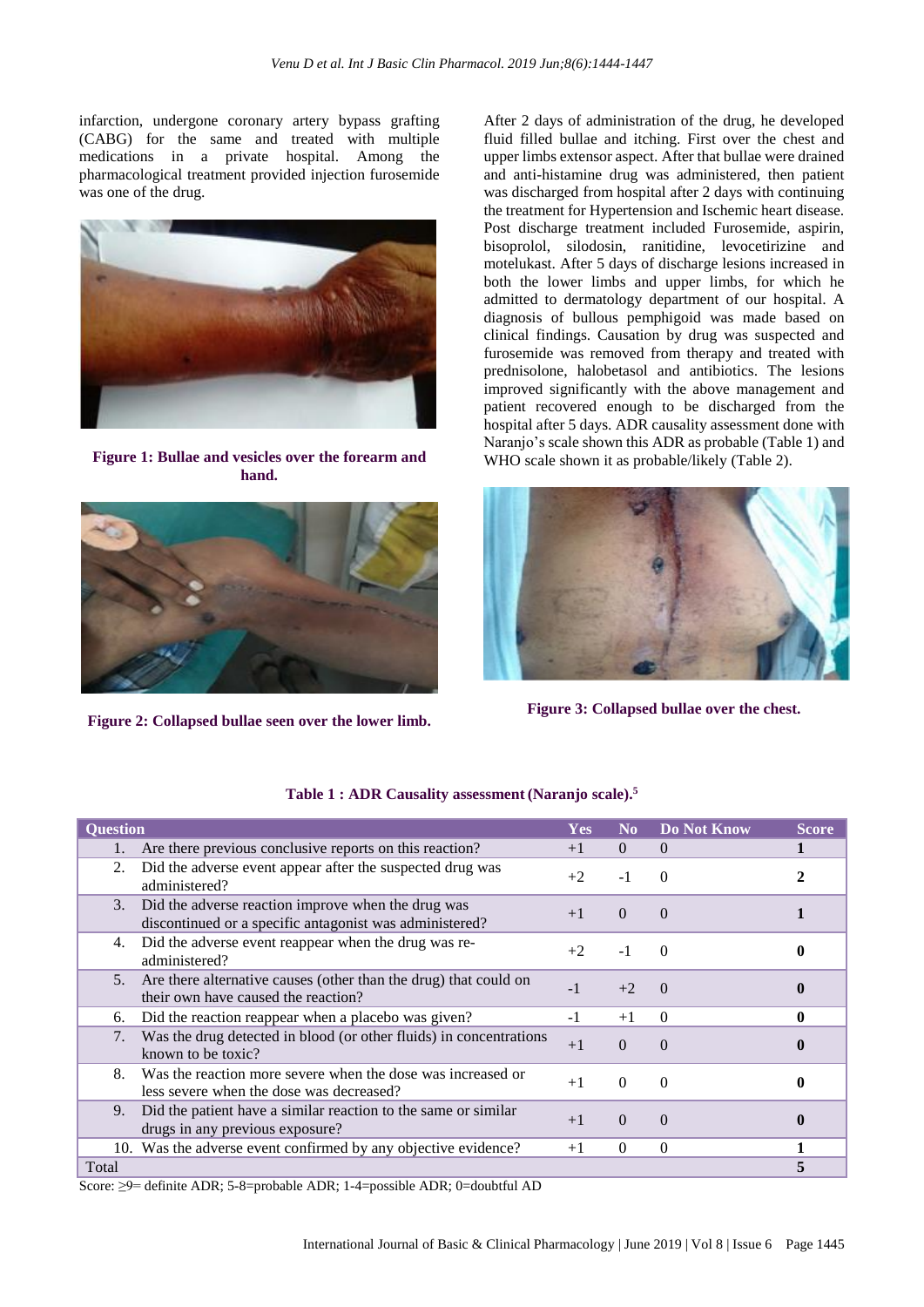## **Table 2: WHO-UMC Causality assessment. 5**

| <b>Causality term</b>            | <b>Assessment criteria*</b>                                                                           |
|----------------------------------|-------------------------------------------------------------------------------------------------------|
| Certain                          | Event or laboratory test abnormality, with plausible time relationship to drug intake                 |
|                                  | Cannot be explained by disease or other drugs                                                         |
|                                  | Response to withdrawal plausible (pharmacologically, pathologically;                                  |
|                                  | Event definitive pharmacologically or phenomenologically (i.e. an objective and specific medical      |
|                                  | disorder or a recognized pharmacological phenomenon)                                                  |
|                                  | Rechallenge satisfactory, if necessary                                                                |
| Probable / Likely                | Event or laboratory test abnormality, with reasonable time relationship to drug intake                |
|                                  | Unlikely to be attributed to disease or other drugs                                                   |
|                                  | Response to withdrawal clinically reasonable                                                          |
|                                  | Rechallenge not required                                                                              |
|                                  | Event or laboratory test abnormality, with reasonable time relationship to drug intake                |
| Possible                         | Could also be explained by disease or other drugs                                                     |
|                                  | Information on drug withdrawal may be lacking or unclear                                              |
|                                  | Event or laboratory test abnormality, with a time to drug intake that makes a relationship improbable |
| Unlikely                         | (but not impossible)                                                                                  |
|                                  | Disease or other drugs provide plausible explanations                                                 |
|                                  | Event or laboratory test abnormality                                                                  |
| Conditional /<br>Unclassified    | More data for proper assessment needed, or                                                            |
|                                  | Additional data under examination                                                                     |
| Unassessable /<br>Unclassifiable | Report suggesting an adverse reaction                                                                 |
|                                  | Cannot be judged because information is insufficient or contradictory                                 |
|                                  | Data cannot be supplemented or verified                                                               |

\* All points should be reasonable complied with

#### **Table 3: Hartwig's severity assessment scale. 6**

|         | <b>Assessment criteria</b>                                                                                                                                                                            |
|---------|-------------------------------------------------------------------------------------------------------------------------------------------------------------------------------------------------------|
| Level 1 | An ADR occurred but required no change in treatment with the suspected drug                                                                                                                           |
| Level 2 | The ADR required that treatment with the suspected drug be held, discontinued, or otherwise changed. No<br>antidote or other treatment requirement was required. No increase in length of stay (LOS). |
| Level 3 | The ADR required that treatment with the suspected drug be held, discontinued, or otherwise changed.<br>AND/OR an Antidote or other treatment was required. No increase in length of stay (LOS).      |
| Level 4 | Any level 3 ADR which increases length of stay by at least 1 day (OR) The ADR was the reason for<br>admission.                                                                                        |
| Level 5 | Any level 4 ADR which requires intensive medical care.                                                                                                                                                |
| Level 6 | The adverse reaction caused permanent harm to the patient.                                                                                                                                            |
| Level 7 | The adverse reaction either directly or indirectly led to the death of the patient.                                                                                                                   |

Mild=level 1 and 2; Moderate=level 3 and 4; Severe=5, 6 and 7.

## **Table 4: ADR preventability assessment (Schumock and Thornton Preventability Scale).**

|                               | <b>Assessment criteria</b>                                                                                       |  |  |
|-------------------------------|------------------------------------------------------------------------------------------------------------------|--|--|
| <b>Definitely preventable</b> |                                                                                                                  |  |  |
|                               | Was there a history of allergy or previous reactions to the drug?- YES                                           |  |  |
| 2                             | Was the drug involved inappropriate for the patient's clinical condition?                                        |  |  |
| 3                             | Was the dose, route or frequency of administration inappropriate for the patient's age, weight or disease state? |  |  |
| 4                             | Was a toxic serum drug concentration (or laboratory monitoring test) documented?                                 |  |  |
| 5                             | Was there a known treatment for the adverse drug reaction?                                                       |  |  |
| <b>Probably preventable</b>   |                                                                                                                  |  |  |
| 6                             | Was required therapeutic drug monitoring or other necessary laboratory tests not performed?                      |  |  |
| 7                             | Was a drug interaction involved in the ADR?                                                                      |  |  |
| 8                             | Was poor compliance involved in the ADR?                                                                         |  |  |
| 9                             | Were preventative measures not prescribed or administered to the patient?                                        |  |  |
| Not preventable               |                                                                                                                  |  |  |
| 10                            | If all above criteria not fulfilled                                                                              |  |  |